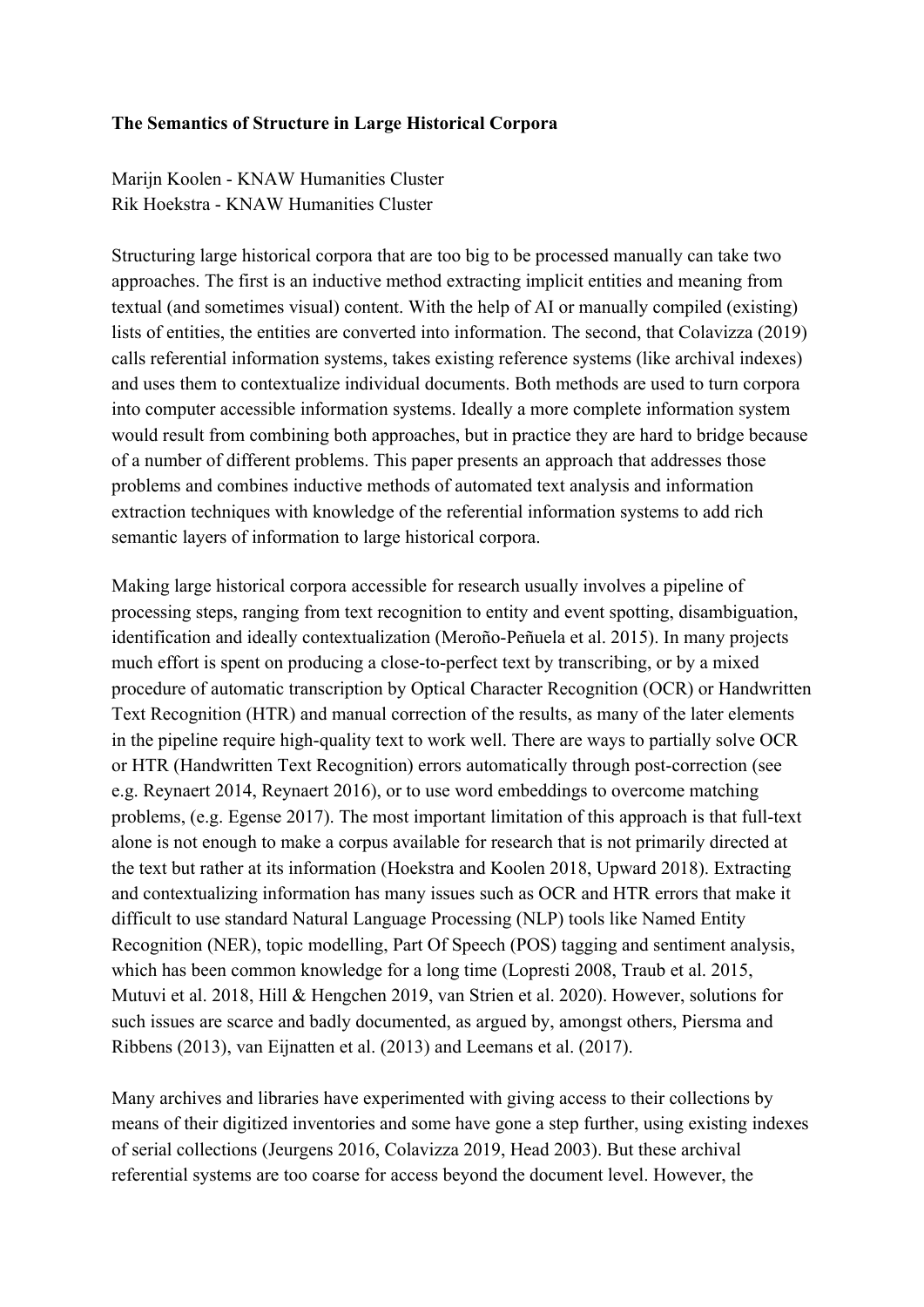existing scholarly apparatus consists of many more reference systems and tools that can be put to good use. Centuries of dealing with these complications have led to a number of convenient and often-employed structures that are part of the printed culture but are often ignored in the translation to digital access (Upward 2018, Opitz 2018).

## Exploiting Referential Information Systems and Repetitive Phrases

Instead of trying to find latent semantic structures through full-text analysis, these explicit structures allow for finding intended semantic information that is likely not available in another form. Remarkably, many digitization programmes take no advantage of these structures and sometimes do not even digitize them, extracting only the main textual body as plain text.

A concrete and relatively simple example, the Resolutions of the Dutch States General is a collection of all resolutions (decisions) of the Dutch Republic from 1576 until 1796 and contains around 440,000 pages. Roughly half of the pages, up to 1703, are handwritten. From 1703 onwards, the States General printed yearly editions for easier access to previous resolutions. The States General met six days a week and kept a list of who was present on what date, followed by a summary of each resolution. The left side of Figure 1 shows one column from the printed edition of 1725 with the meeting date, attendants list and some of the resolutions. On the right side is a column from an index page with indexed terms and page references.

Typical steps in digitizing such a large resource are the identification of columns on the page and OCR of the text to make it full-text searchable. Most typically NER would be applied to automatically identify named entities, even if its success depends highly on the OCR and HTR quality. With an estimated 1.5 to 2 million mentions of person names and close to half a million geographic names and organisations, NER would result in a huge list of names, with many false positives (incorrect names) and false negatives (unrecognised names). One issue is that NER tools tend to use uppercase initial letters as a signal that a word is a name, but in early modern texts, uppercase was used for many nouns as well. The most frequently recognized person names then tend to be terms that were often mentioned, like Money, Passport and Meeting. The main problem is that there is no way to predict which names are correct and which are not so users cannot easily filter out the obvious errors from the hundreds of thousands of distinct names. Using reference tools with lists of known historical persons for identification has the limitation that they cover only a small selection of the most famous names, which are not necessarily the most relevant names.

We argue that projects should focus more energy on extracting and operationalizing the existing structure of such corpora. In the case of the resolutions, there is a lot of value in recognizing the meeting dates, attendants lists and index terms.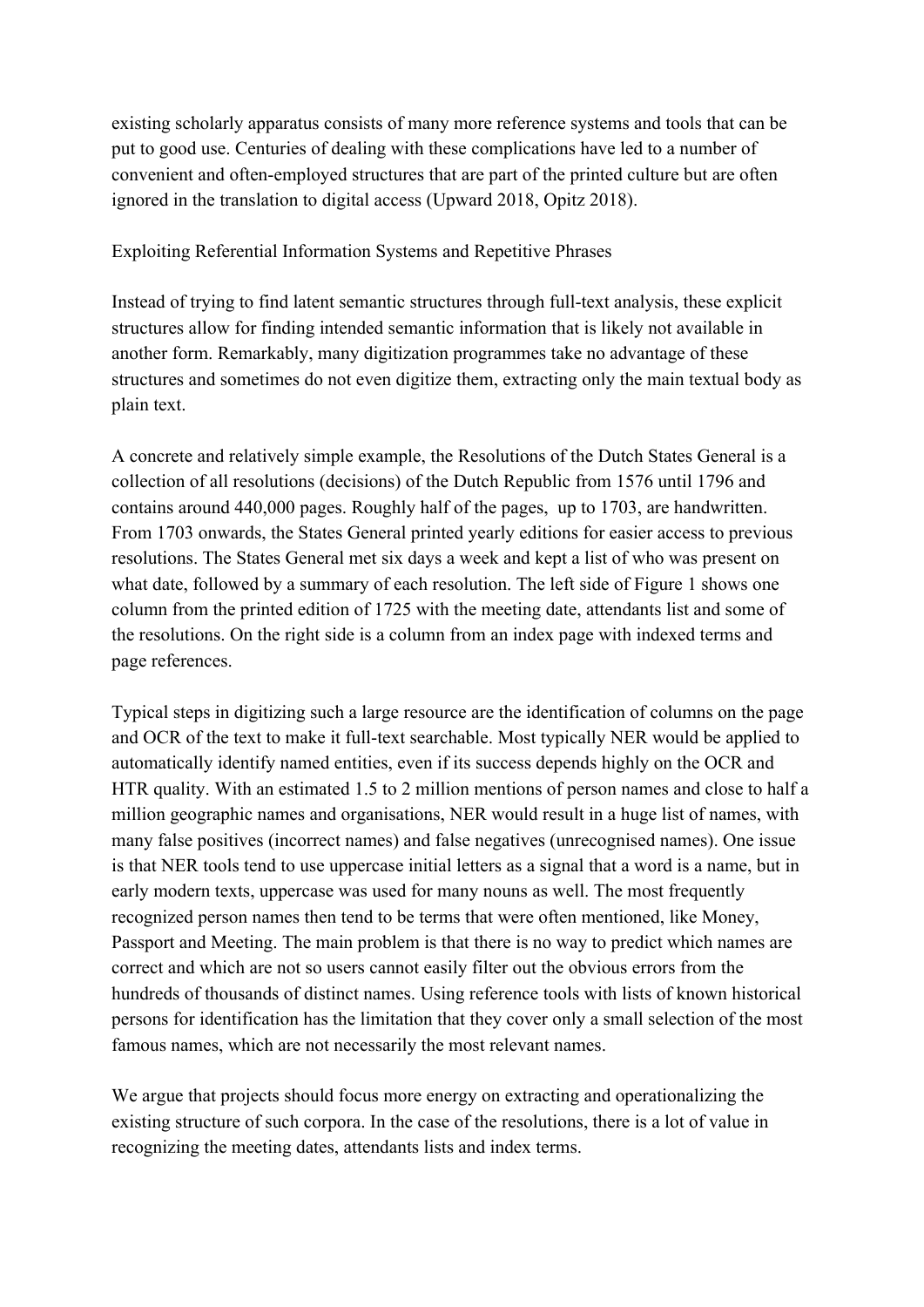$1725.$ 

### Mercurii den 14. Februarii 1725.

PRÆSIDE,

Den Heere Van Schwartzenbergh.<br>PRÆSENTIBŮS,

De Hecren Van Singendonck, van Dam, van Wynbergen.

V.1n Maasdam, vanden Boetzelaar, Boon, Raadtpenfionaris van Hoornbeeck. Veliers, Ockerffe, Noey, van Hoorn. Van Renswoude. Van Haarfolte, van Isjelmuden.

E Refolutien, gifteren genomen, zyn gelefen en gerefumeert, gelijck oock gerefumeert en gearteerende.

Nifangen een Miffive van Wolfganck<br>D'Ernft, Graaf tot Yfenborgh en Budingen, gefchreven te Birfteyn den<br>dertienden der voortede maandt, fendende<br>daar nevens een Requefte van den Predikant en gefamentlijcke Ouderlingen van de Franen gelamentlijcke Ouderlingen van de Fran-<br>fche Colonie tot Offenbagh, in des felfs<br>Landen gelegen, daar by de felve vérfoec-<br>ken, vermijs den hoogen ouderdom, verfcheydene fiecktens en andere lichaamelijcke fwackheden van den Predikant aldaar David Jordan, waar door den felven meer<br>als een half jaar langh fijn beroep niet meer heeft kunnen waarnemen, dat haar Hoogh Mogende gelieven te approbeeren, dat feec-Candidatus Theologia, met name Johan Philip May, buyten eenige belaftinge des felfs dienft foude mogen waarnemen, mits dat by het overlijden van haaren ouden Leeraar, tot een vasten Successeur aan de felve geconflitucert moge werden op de felve tractementen als gemelden Predikant Jordan tegenwoordigh is genietende, en ver-<br>foeckende daar op haar Hoogh Mogende<br>favorable difpofitie. WAAR op gedelibereert zynde, is goedtgevonden ende verstaan, dat Copie van de voorfchreve Mif-<br>five en bygevoeghde Requeste, geftelt fal werden in handen van de Heeren van Wyn-<br>bergen, ende andere haar Hoogh Mogende Gedeputeerden tot de faacken van de Finantie, om te visiteeren, examineeren, ende van alles alhier ter Vergaderinge rapport te doen.

IS ter Vergaderinge gelefen de Requeste<br>van Maria Oyens, Weduwe en Boedel-houdtfter van wylen Cornelis de Jonge van Ellemeét, Heere van Elleméét, in fijn<br>leven geweeft zynde Ontfanger generaal der

#### E

 $(1)$ 

Reytenbach, Leydecker declaratie. 24.<br>van Rheede, Heer tot Ginckel, fes maanden verlof. 217.

X.

- van Riel geapprobeert als Secretaris van Etten. 434.
- esdt van fuyveringh. 469.
- Rigail Brieven van voorfcbryvens aan het Hof<br>van Vranckryck. 844 - Ambassadeur aangenomen favorabel te
- fullen fcbryven. 862.
- Ritzius aangefchreeven by het nieuwe Collegie te vigileeren, dat de Obligatien volgens belofte uyt de Schattingen voldaan mogen werden. 211.
- om ordres en resolutie. 511.<br>---- reedenen waaromme op de paghtverhuyringe niet na Aurick hadt kunnen gaan.
- $597.$ - klaghten van den Paghter, te examineeren.
- 636.649. klaghten over wanbetalinge van den Norderpaghter, te examineeren.  $674.$
- gelaft fijn klaghten aan het Furftelyc-<br>ke Minifierie op te geven, om crdres, te
- examinéeren. 723.<br>----- rapport wegens difficultéyten in bet<br>invorderen der pagbtpenningen en refolutie.
- 751.<br>Robrechtsen Octroy om te difponeeren. 253. la Rocque notificeerende het vocrgevallene op den laatsten Beededagh. 240.
- aen taatgen Beettetagn. 240.<br>Tegens de Contraventeurs. 258.
- vegens patent voor fijn Compagnie, 510.
- Roelandts wegens Utrecht gecommitteert in des Generaliteyis Reekenkamer. 327.<br>Roeters en Halmaal Brieven van voorschry-
- vens aan den Conful Beeltfnyder. 74. - item aan den Heer vander Meer.
- 475.<br>Rogh, cum fuis, om uytwiffelingh van Berk-
- bout, de Admiraliteyt van Amflerdam te
- Romborgh verfoeck om pafport, afgeweefen. 288.
- Rofijn, Weduwe, vyftigh guldens toegeleght  $222.$ de Roy aangesteldt als Secretaris van Nu-
- landt. 661.
- van Roye om pardon de Vice Hoogbfchout<br>Ghyfen te berichten. 455. de Roy, Weduwe, fes guldens toegeleght.
- $8.$ - versoeck om alle drie maanden yets tot
- Subsistentie, afgeweesen. 361.
- om affiftentie, afgeweefen. 348. de Rue twee maanden verlof. 652.
- Rumpf, Envoyé, advertentie. 25.37.57.

Figure 1. A column from a resolution page (left side) with meeting date, attendants list and resolutions, and a column from an index page (right side) with indexed terms and page references.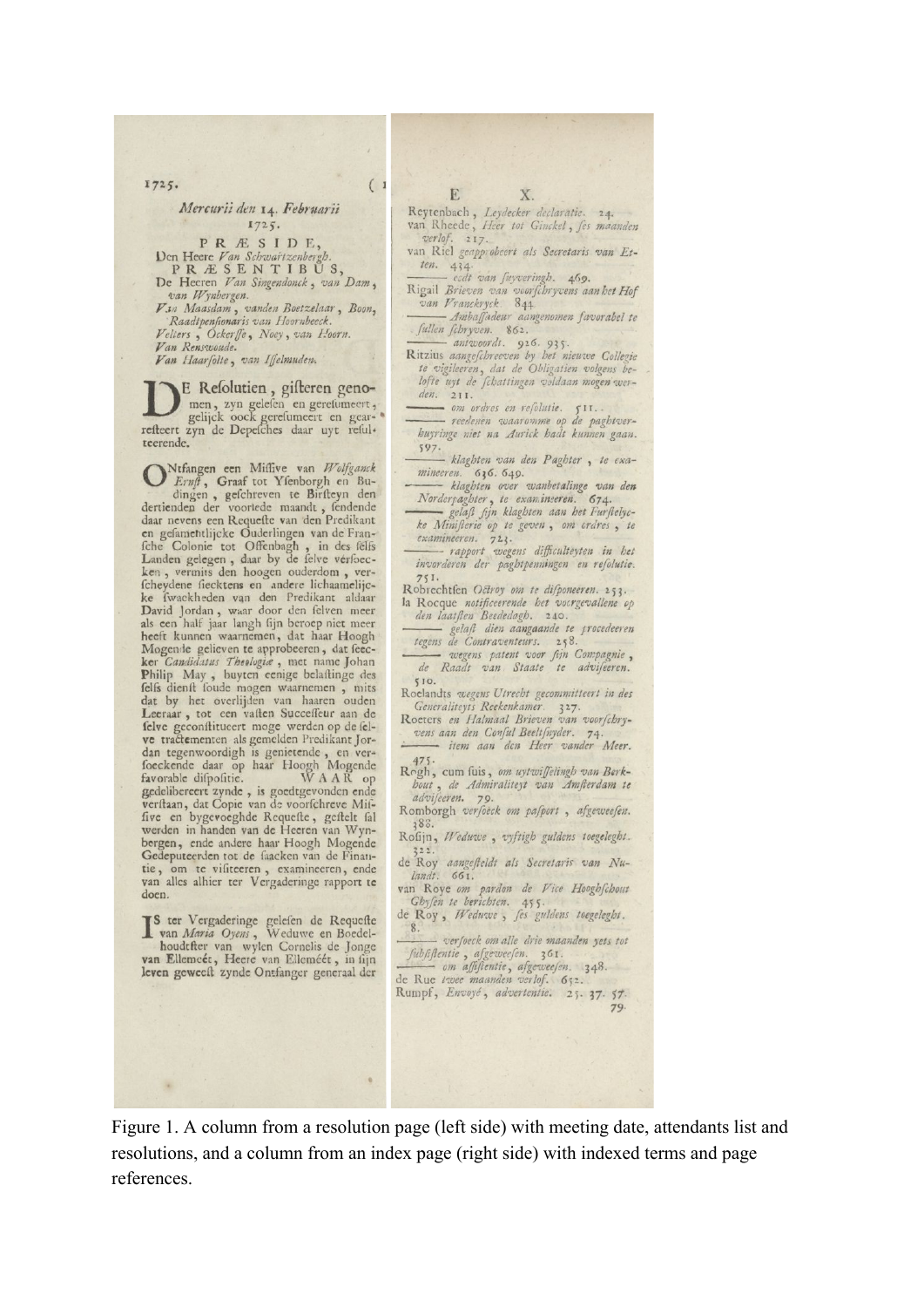As the resolutions have a fixed format, this allows for segmenting the printed pages using a lot of fixed formulas indicating 1) the start of a new session, 2) a list of representatives attending the session, 3) a number of propositions, that end with an indication of the state of decision (accepted, rejected, or on hold). Finding these parts of text entailed using the paragraphs of the OCRed text and their visual characteristics to identify them. These visual clues were meant to guide contemporary users through the text and find important information quickly. Two examples illustrate this:

- 1. For the attendance list the capitalized words "PRAESIDE" for the president and "PRAESENTIBUS" for the common members. While these words often did not come out correctly in the OCR process, their place and capitalization made it easier to find them using approximate heuristic tools and in this way identify the attendance lists.
- 2. Similarly, to determine the chronologically ordered sessions across the pages, we used an iterative approach in which first a rough list of dates for sessions was identified (Table 1), which in a second pass could be completed for the missing sessions, that we then knew to be within a specific range of pages.

We treat the extraction of information as a text collation problem (Gilbert 1973): the resolutions have textual overlap when it comes to the start of a meeting day, the introduction of each individual resolution and its decision paragraph, with some unknown amount of textual variation (including variation in spelling, phrasing and text recognition errors), and the aim is to identify and align the textual repetitions and variations.

The formulaic expressions in the resolutions makes them good candidates for fuzzy searching. In this paper we discuss the methods we developed<sup>1</sup> and the evaluation results of applying them on 100,000 pages and roughly 50 million words of resolution text of the printed resolutions from 1703 until 1796. This same principle was used on the entities in the resolutions. The important persons, institutions and subjects figuring in the resolutions were summarized in the index in the front of the book, with references to the pages. They give both the terms and the location where to find them in the text, which makes it much easier to find them using approximate matching.

<sup>&</sup>lt;sup>1</sup> See <https://github.com/marijnkoolen/fuzzy-search> for the fuzzy search library we developed.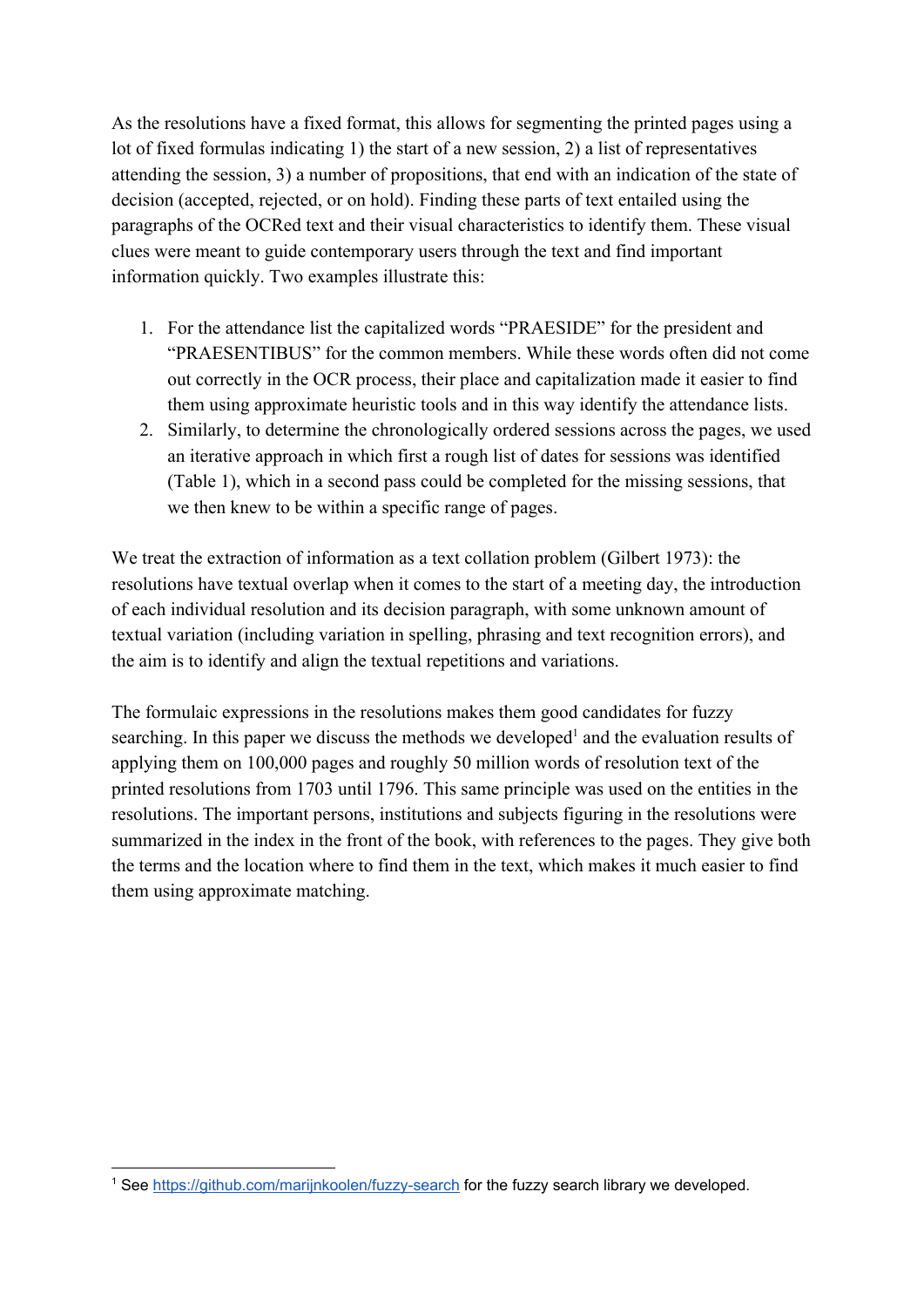| Date string                      | Week day | Date       | Page number | Paragraph      |
|----------------------------------|----------|------------|-------------|----------------|
| Lune den +, Januari 1725.        | Lunae    | 1725-01-01 |             | 3              |
| Martis den 2. Jannarii 1725.     | Martis   | 1725-01-02 |             | 4              |
| Mercuri: den 3. Januaris 1725.   | Mercurii | 1725-01-03 |             | $\overline{2}$ |
| Jovis den 4. Jannarii 1725.      | Jovis    | 1725-01-04 | 11          |                |
| Sabbathi den 6. Januarii 1725.   | Sabbathi | 1725-01-06 | 14          | 7              |
| Dominica den 7. Januari 1725.    | Dominica | 1725-01-07 | 19          |                |
| Lana den 3. Januarij 1725.       | Lunae    | 1725-01-03 | 19          |                |
| Martis den 9. Janaarii 1725.     | Martis   | 1725-01-09 | 21          | 4              |
| Fovis den 11, Jaanarii! 1724.    | Jovis    | 1725-01-11 | 28          |                |
| Dominica den 14. Januarit' 1725. | Jovis    | 1725-01-14 | 33          | 9              |
| Veneris den 19. Januarii 1725.   | Veneris  | 1725-01-19 | 46          | 1              |
| Lune den 22. Januarii 1725, vu   | Lunae    | 1725-01-22 | 54          | 3              |
| Jovis den 25. Jannarit 1725.     | Jovis    | 1725-01-25 | 67          | 1.             |
| Veneris den 26. Januarii 1725.   | Veneris  | 1725-01-26 | 70          | 3              |
| Luna den 29 Januarii 1725.       | Lunae    | 1725-01-29 | 76          | 6              |

Figure 2. Extraction of meeting date metadata and the page and paragraph number where the resolutions of that day start. Column 1 contains the meeting date as found in the OCR output.

Adding Domain-Specific Semantics to Extracted Information

The fuzzy searching algorithm takes as input a manually created phrase model, which is a list of keywords and phrases of interest, where each entry can have an optional list of alternative phrases or spellings, and uses character skip-grams to find candidate strings in the text for each phrase in the model. The searcher can be configured with different thresholds for edit distance and length variations (candidates may be shorter or longer than the phrase in the model).

We used fuzzy string searching to identify formulaic expressions and iteratively built a corpus-specific phrase model with which we identify:

- 1. the date and attendance list of each meeting, which are followed by all the resolutions of that day,
- 2. resolution boundaries, e.g. where they start and stop in the running text, so we know which text belongs to which resolution,
- 3. different types of opening phrases that correspond to different types of sources (e.g. requests, missives, reports, etc., see Figure 2), and
- 4. the decision paragraphs that state what decision, if any, was reached.

By recognizing the opening of a meeting, we know that the mentioned date is the meeting date, which allows us to not only recognize the date, but also adding a label for what the date refers to.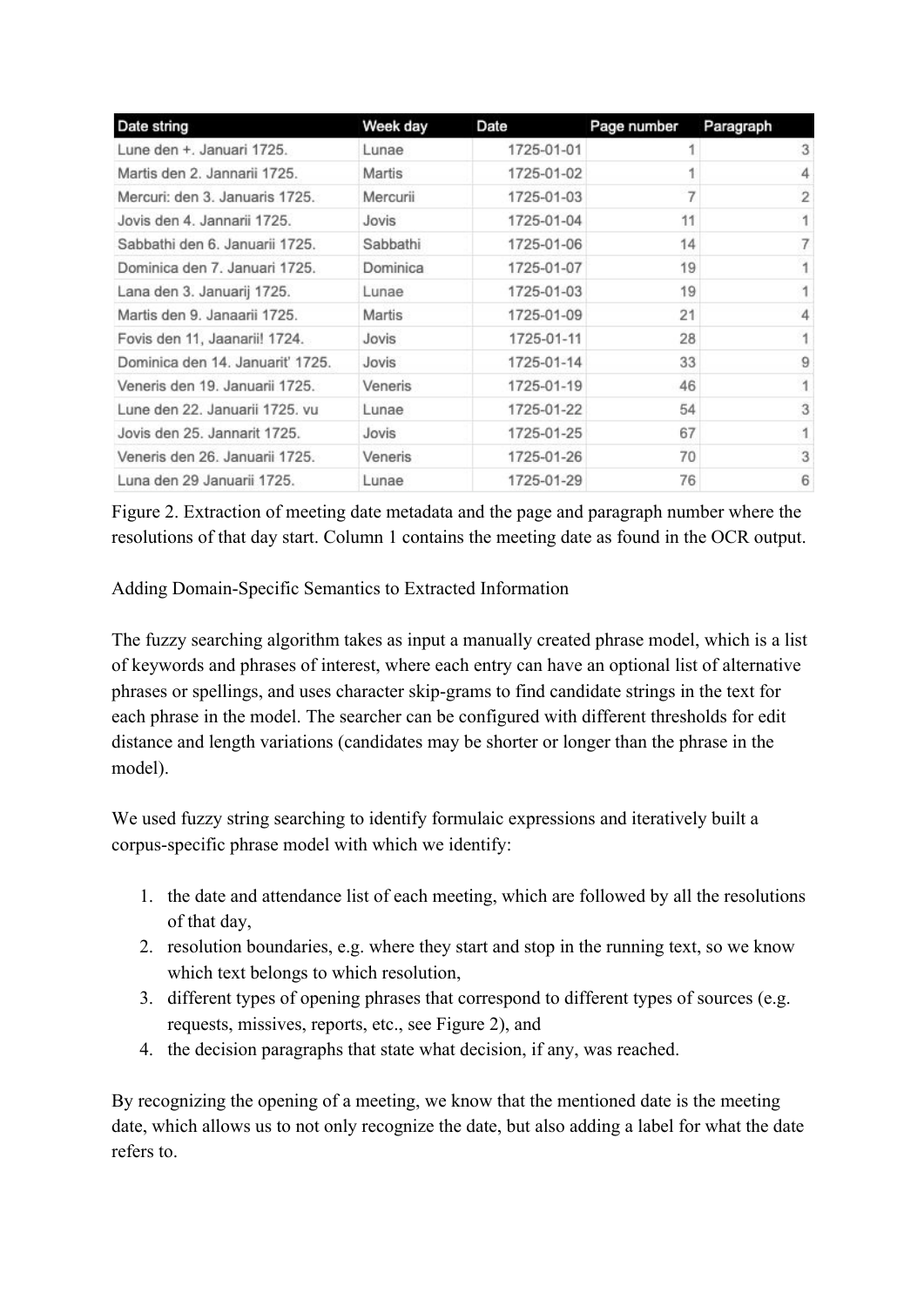The attendants lists follow the opening of the meeting, and are structured. The first person mentioned is the president, so the recognized name can be labelled with the role of president. The function of president rotated by week among the provinces and presidents therefore also appear as common delegates in other weeks, where they can be found. This leaves a number of unidentified names to spot. All attendants are grouped by province, so can be labelled with their role as attendant of the meeting and with the province they represent. We have lists of all delegates in the meetings of the States General including years and province, that can be used to identify delegates. As a bonus, many delegates also appear in the resolutions in other roles as commissioners or representatives of the States.

year-1725-scan-507-even-para-3

Mercarii den 5. December 1725. PRESIDE, Den Heere Vegilin. PRASENTIEUS, De Heeren Van Lynden van Welderen, van Dam, Umbgroeven met cen extraordinaris Gedeputeerde uyt de Provincie van Gelderlandt. Van Maasdam Steyn, van Marfeveen, Boon, met een extraordinaris Gedeputeerde uyt de Provincie van

year-1725-scan-507-even-para-3

Mercarii den 5. December 1725. PRESIDE, Den Heere Vegilin. PRASENTIEUS, De Heeren Van Lynden van Welderen, van Dam, Umbgroeven met cen extraordinaris Gedeputeerde uyt de Provincie van Gelderlandt. Van Maasdam Steyn, van Marfeveen, Boon, met een extraordinaris Gedeputeerde uyt de Provincie van

year-1725-scan-507-even-para-3

Mercarii den 5. December 1725. PRESIDE, Den Heere Vegilin. Vegilin. PRASENTIEUS, De Heeren Van Lynden v an Welderen, v an Dam, Umbgroeven met cen extraordinaris Gedeputeerde uyt de Provincie van Gelderlandt. an Gelderlan dt. Van Maasdam Steyn, van Marfeveen, Boon, met een extraordinaris

year-1725-scan-507-even-para-3

Mercarii den 5. Decem ber 1725. PRESIDE, Den Heere Vegilin. Vegilin. PRASENTIEUS, De Heeren Van Lynden an Welderen, v an Dam, Umbgroeven met cen extraordinaris Gedeputeerde uyt de Provincie van Gelderlandt. an Gelderlandt. Van Maasdam Maasdam Steyn, van Marfeveen, Boon, met een extraordinaris Gedeputeerde uyt de Provincie van Hollandt en WeftVrieslandt. Welters, elters, Ocker[fe, Noey, van Hoorn. Taats van Amerongen an Renswoude, met een extraordinaris Gedeputeerde uyt de Provincie van Utrecht.

Figure 3. Subsequent stages of spotting delegates in the attendance lists

We can add these elements as meaningful metadata labels to individual resolutions, which aids subsequent information access and analysis. Moreover, we can use the consistency of the structure of the resolutions to spot errors. For instance, we can check for cases where an opening formula was found but no decision formula. Or check for missing meeting dates by temporally ordering the ones we did find, or check for OCR errors in delegate names that occur often. In other words, the 'messy' output of the OCR process is turned into what Christoph Schöch (2013) calls 'smart data', i.e. cleaned, structured and semantically explicit layers of metadata.

Evaluation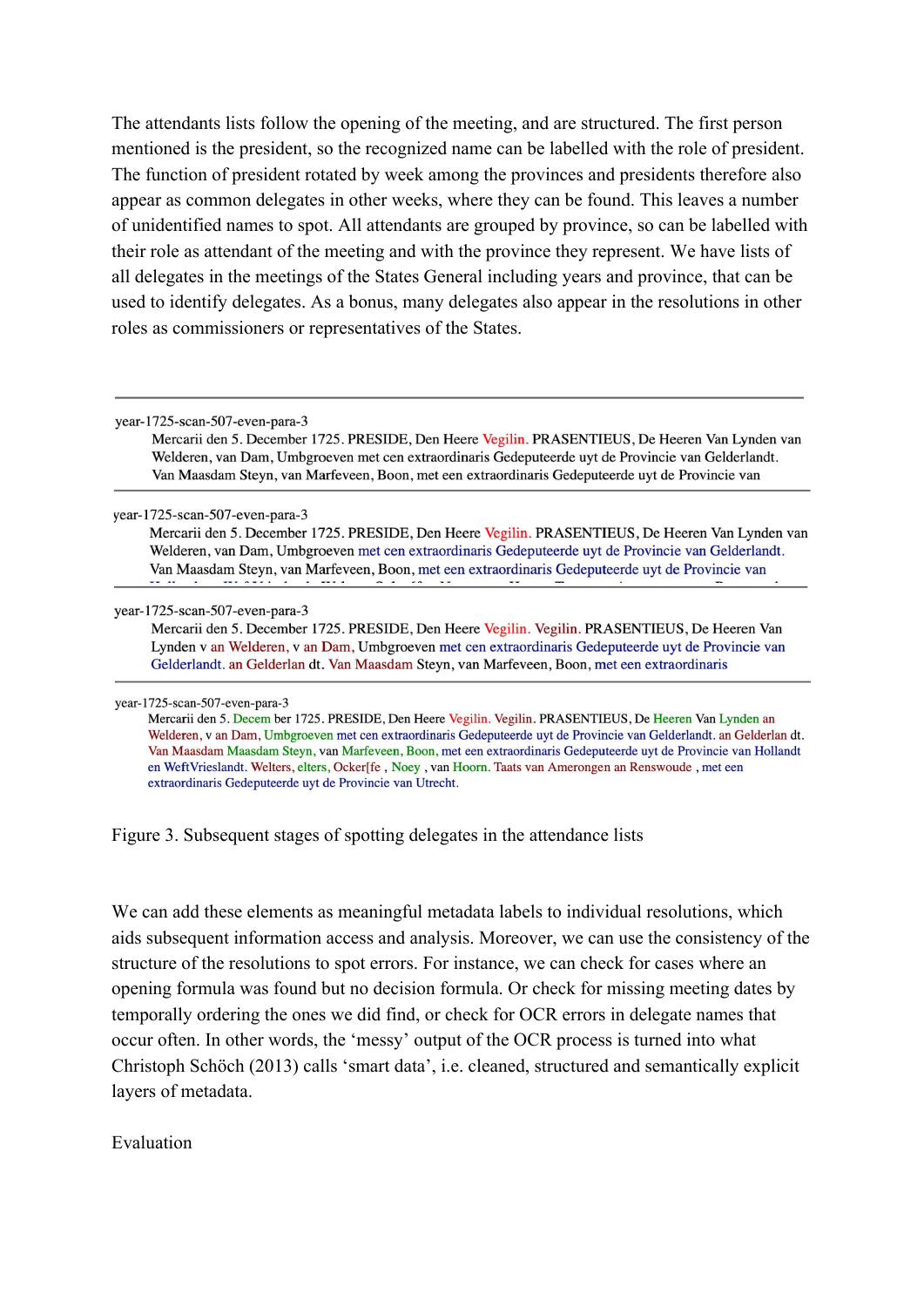We built ground truth datasets to evaluate the different elements of our extraction pipeline: 1) traditional NER using only the resolution text to demonstrate the problems encountered with conventional NLP tools, 2) the identification of page types (index page, resolution page, title page), and 3) the phrase model and the fuzzy searching and extraction process for identifying the meeting dates and the individual resolutions and decisions.

For NER, we labelled all named entities in 200 manually transcribed resolution pages. We re-trained the Spacy NER tagger for Dutch<sup>2</sup> using 10-fold cross validation, taking  $90\%$  of the pages for training in each fold, and the remaining 10% for testing. Even though these pages have no OCR errors (but no doubt some transcription errors), the best training run resulted in an  $F_1$  score no higher than 0.28 (with a precision of 0.49 and recall of 0.19). Although this can probably be improved with more training data, we conclude that this traditional NLP approach is not suitable for providing high-quality information access.

For the page type identification, we randomly sampled 1696 scans with 3376 pages (most scans contain two pages, some only a single front or back cover) and manually annotated the page type of each page. In the first step, we used layout analysis and fuzzy matching of our phrase models, which achieved an accuracy of 0.91. In the second step, we used the title pages to identify different parts of each book (e.g. the section of index pages, the section of resolution pages) and in each section chose the most frequent page type as the correct page type for all pages in that section. This increased the accuracy to 0.99.

For the ground truth for meeting dates and resolutions, we randomly sampled 300 historical dates in the period 1703-1796, locating the pages containing the resolutions for those dates, and manually annotated the opening of the meeting, the attendance list and all resolution openings and decisions. For the meeting dates and attendance lists, our domain model and fuzzy searching approach reached a precision of 99% and recall of 93%. For the resolution openings and decisions, we reached a precision of 90% and recall of 68%. We have not yet modelled insertions of extracts and letters, and therefore have not evaluated those aspects yet. We are in the process of building a ground truth dataset for the attendants lists.

# Reusability and Generalisability

Extracting semantic information requires heuristics for specific digitized resources. Generic approaches of layout analysis can detect standard structures like tables, figures, footnotes, headers and tables of content (Doermann and Tombre 2014, Clausner 2019), but cannot interpret specific semantics such as temporal orderings of meeting dates and the geographical ordering in the attendants lists.

<sup>2</sup> See https://spacy.io/models/nl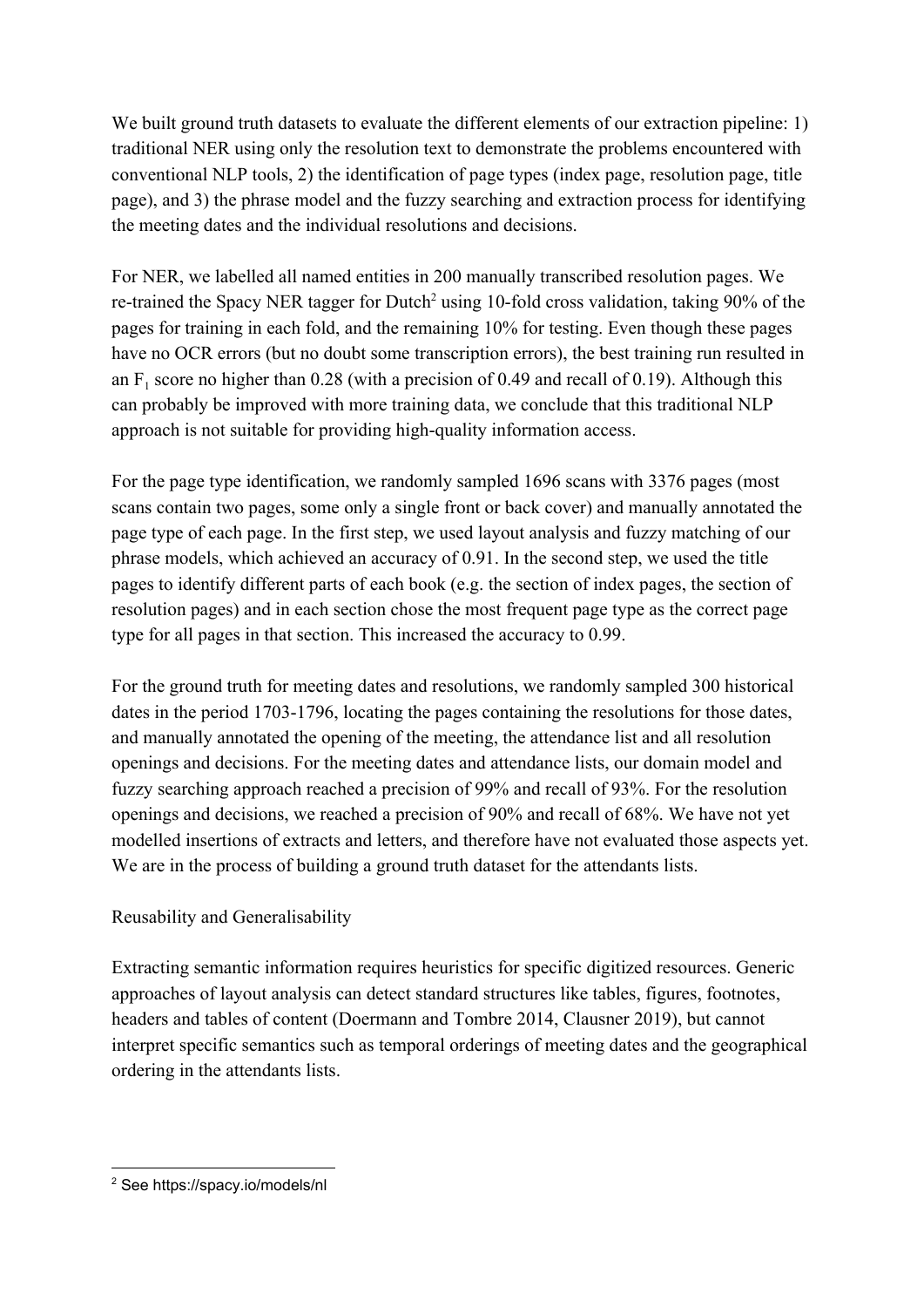The page identification rules and phrase model we developed in the Republic project are specific for the Resolutions of the States General, but the general method is reusable. Many large-scale resources have an internal structure that was created to enhance accessibility. Often, they were part of an information system designed for an analog, or 'paper' age, but it pays off to devise ways to transfer this to a digital equivalent. Devices like indexes contain a wealth of information about a resource, its context and its use. In many official resources corpus-specific phrases are used that may be categorized and used for searching. As there is often a degree of variation, the extraction process requires fuzzy searching and matching. Our fuzzy searching module is configurable, with matching thresholds that can be adapted to the peculiarities of the corpus or even to specific parts of the corpus. Fuzzy searching can also help to overcome the limitations of inaccurate OCR and HTR.

Beyond the Republic project, we have used this approach for a number of projects. For example, we have used it for books with medieval charters, in which the standard charter structure allows us to date the 17,000 historical place names mentioned in those charters and use them as place name attestations in historical gazetteers. Another example is the standard structure of advertisements of auctions in 18th century Dutch newspapers, in which brokers, auction date and venue and the auctioned goods can be extracted with a simple phrase model despite high character error rates.

A limitation of our method is that it does not work out-of-the-box but requires a corpus-specific phrase model, as existing information systems and structures are specific to the resource and require information extraction techniques to be adapted to corpus. This requires an iterative approach in which the models will be evaluated and refined. Standard phrases occur in many corpora, but they are usually corpus-specific. Furthermore, even this approach requires a minimum quality of text recognition to have enough contextual information for recognizing phrases.

Our method is still in development, but we think it is possible to make a toolkit with components that are relevant and reusable for many corpora. For different corpora, using the toolkit will be a matter of tuning the components. However, this must be done programmatically; we think that using an approach using just graphical user interfaces would obscure too many of the features and the implications of tuning. For evaluation of intermediate results in the iterative process, however, existing tools can be used.

## References

Clausner, C., A. Antonacopoulos, S. Pletschacher (2019). "ICDAR2019 Competition on Recognition of Documents with Complex Layouts – RDCL2019", Proceedings of the 15th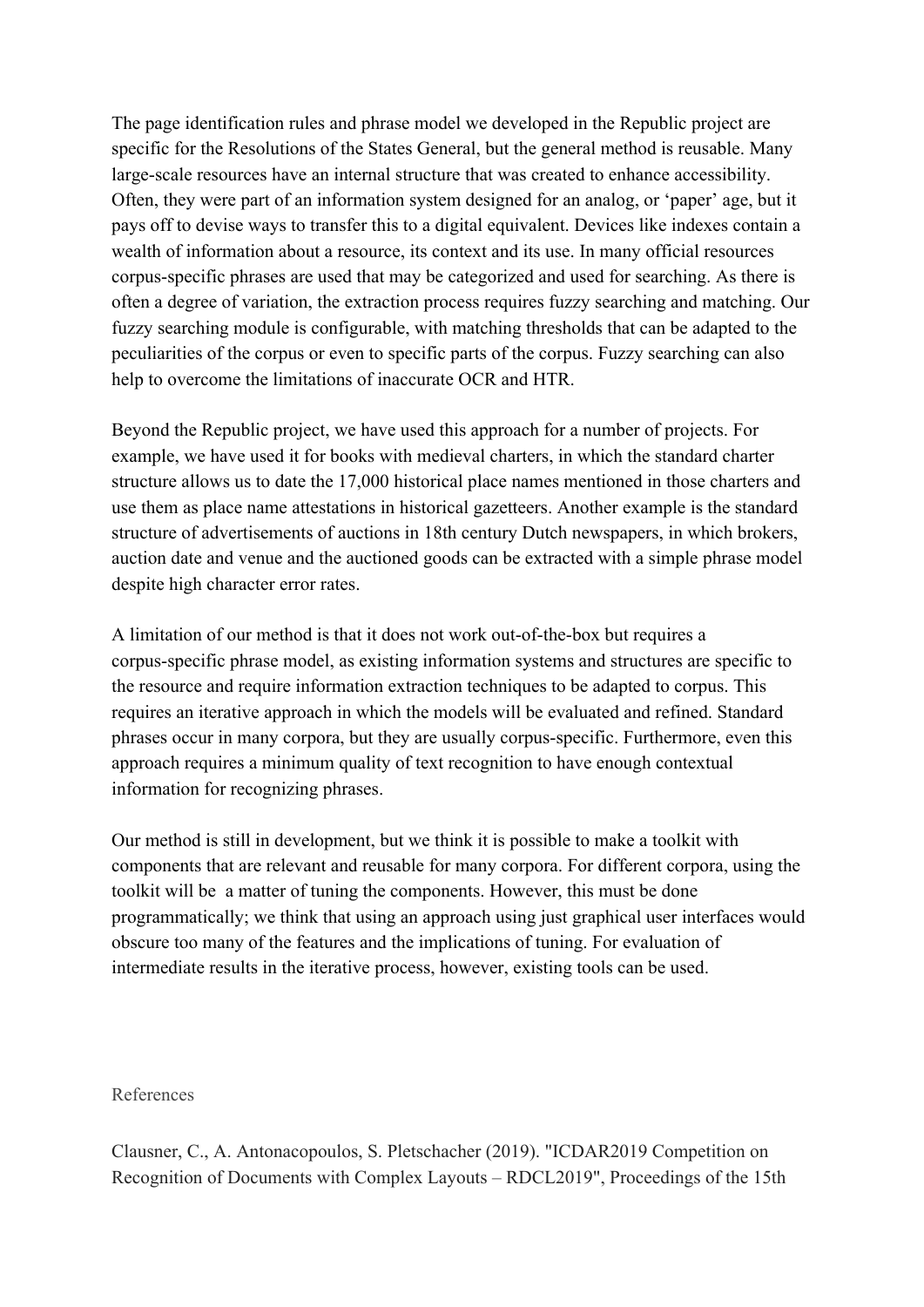International Conference on Document Analysis and Recognition (ICDAR2019), Sydney, Australia, September 2019, pp. 1521-1526

Colavizza G., Ehrmann M., Bortoluzzi F., 2019, Index-Driven Digitization and Indexation of Historical Archives, Frontiers in Digital Humanities, 6, doi:10.3389/fdigh.2019.00004

Doermann, D. and Tombre, K. ed., 2014. *Handbook of document image processing and recognition*. New York Incorporated: Springer.

Egense, T. (2017). Automated improvement of search in low quality OCR using Word2Vec. Digital Humanities in the Nordic Countries 2nd Conference. [https://web.archive.org/web/20180613002357/http://dhn2017.eu/abstracts/#\\_Toc475332345](https://web.archive.org/web/20180613002357/http://dhn2017.eu/abstracts/#_Toc475332345)

van Eijnatten, J., Pieters, T. and Verheul, J., 2013. Big Data for Global History: The transformative promise of digital humanities. *BMGN-Low Countries Historical Review*, *128*(4), pp.55-77.

Gilbert, P. (1973). Automatic collation: A technique for medieval texts. Computers and the Humanities, 7(3), 139-147.

Head, R., 2003, Knowing like a state: the transformation of political knowledge in Swiss archives, 1450-1770. *Journal of Modern History* 75, 745–782. doi: 10.1086/383353

Hill, M. J., & Hengchen, S. (2019). Quantifying the impact of dirty OCR on historical text analysis: Eighteenth Century Collections Online as a case study. Digital Scholarship in the Humanities, 34(4), 825-843.

Hoekstra, R. and Koolen, M., 2019. Data scopes for digital history research. *Historical Methods: A Journal of Quantitative and Interdisciplinary History*, *52*(2), pp.79-94.

Jeurgens, C. (2016). Schurende systemen: Seriearchieven in de digitale wereld. In H. Berende, K. van der Heiden, T. Thomassen, C. Jeurgens, C. van der Ven, & H. de Man (Eds.), Schetsboek digitale onderzoek-omgeving en dienstverlening: Van vraag naar experiment (pp. 54-61). 's-Gravenhage: Stichting Archiefpublicaties.

Leemans, I. B., Maks, E., van der Zwaan, J. M., Kuijpers, H. M. E. P., & Steenbergh, K. (2017). Mining Embodied Emotions: A Comparative Analysis of Bodily Emotion Expressions in Dutch Theatre Texts 1600-1800'. *Digital Humanities Quarterly*, *11*(4). <https://doi.org/http://digitalhumanities.org:8081/dhq/vol/11/4/000343/000343.html>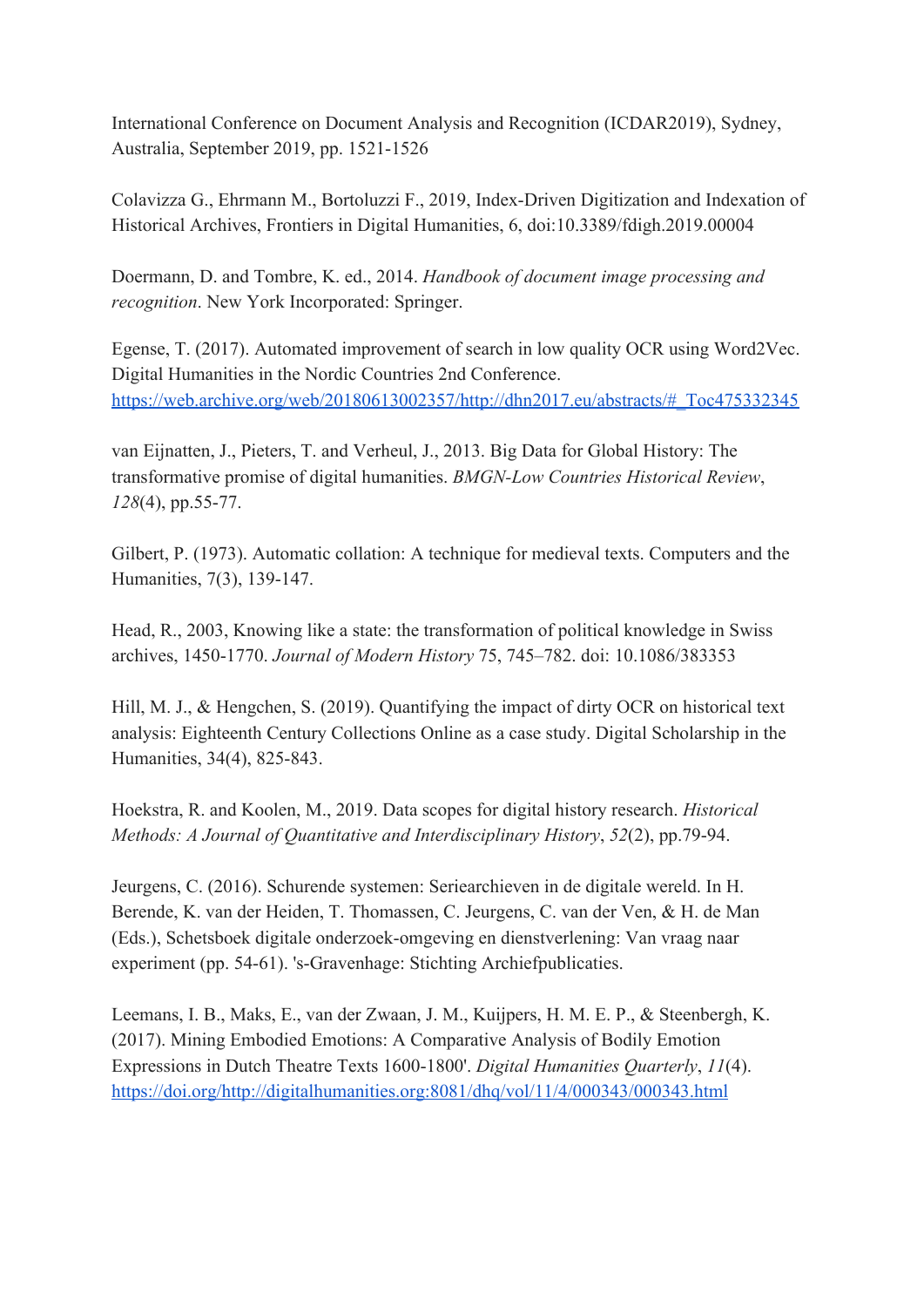Lopresti, D. (2008, January). Measuring the impact of character recognition errors on downstream text analysis. In Document Recognition and Retrieval XV (Vol. 6815, p. 68150G). International Society for Optics and Photonics.

Meroño-Peñuela, A., Ashkpour, A., Van Erp, M., Mandemakers, K., Breure, L., Scharnhorst, A., Schlobach, S. and Van Harmelen, F., 2015. Semantic Technologies for Historical Research: A survey. *Semantic Web*, *6*(6), pp.539-564.

Mutuvi, S., Doucet, A., Odeo, M., & Jatowt, A. (2018, November). Evaluating the impact of OCR errors on topic modeling. In International Conference on Asian Digital Libraries (pp. 3-14). Springer, Cham.

Opitz, J., L. Born, V. Nastase. Induction of a Large-Scale Knowledge Graph from the Regesta Imperii. Proceedings of the Second Joint SIGHUM Workshop on Computational Linguistics for Cultural Heritage, Social Sciences, Humanities and Literature, 2018

Piersma, H. and Ribbens, K., 2013. Digital Historical Research: Context, Concepts and the Need for Reflection. *BMGN - Low Countries Historical Review*, 128(4), pp.78–102. DOI: <http://doi.org/10.18352/bmgn-lchr.9352>

Reynaert, M. (2016, May). OCR Post-Correction Evaluation of Early Dutch Books Online-Revisited. In Proceedings of the Tenth International Conference on Language Resources and Evaluation (LREC'16) (pp. 967-974).

Reynaert, M. (2014, August). TICCLops:: Text-Induced Corpus Clean-up as online processing system. In Proceedings of COLING 2014, the 25th International Conference on Computational Linguistics: System Demonstrations (pp. 52-56). Dublin City University and Association for Computational Linguistics.

Schöch, C. (2013). Big? Smart? Clean? Messy? Data in the Humanities. Local Programs, Global Audiences, 2.

van Strien, D., Beelen, K., Coll Ardanuy, M., Hosseini, K., McGillivray, B., & Colavizza, G. (2020 Februari). Assessing the Impact of OCR Quality on Downstream NLP Tasks. ICAART 2020.

Toljamo, T. 2017. "A tailored approach to digitally access and prepare the 1740 Dutch Resolutions of the States General." In *Advances in Digital Scholarly Editing: Papers Presented at the DiXiT Conferences in The Hague, Cologne, and Antwerp*, edited by Peter Boot, Anna Cappellotto, Wout Dillen, Franz Fischer, Aodhán Kelly, Andreas Mertgens, Anna-Maria Sichani, Elena Spadini, and Dirk Van Hulle, 351–56. Sidestone Press. <https://www.sidestone.com/books/advances-in-digital-scholarly-editing>